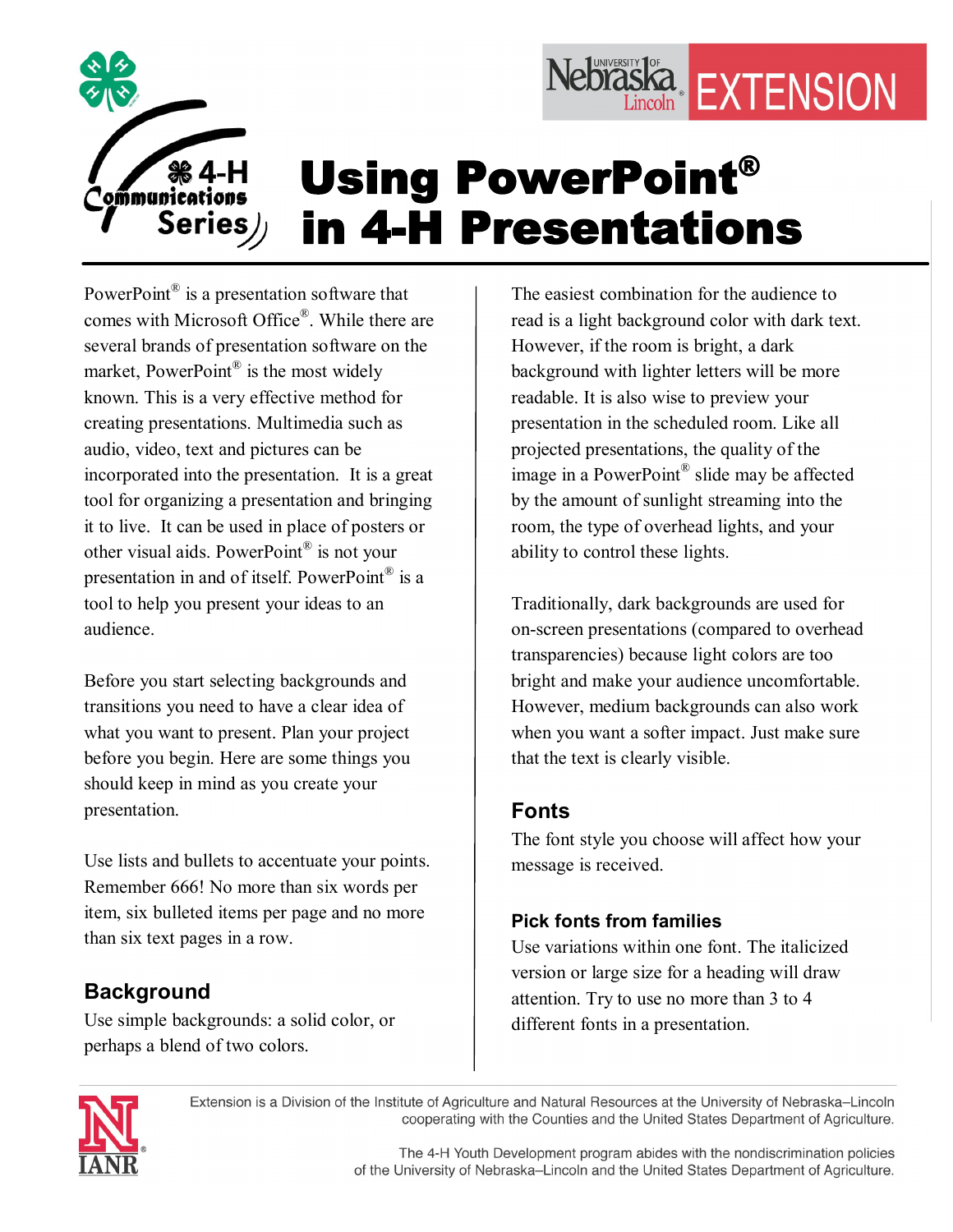#### **Avoid ornate fonts**

Text written in ornate fonts is difficult to read, especially from the back row. When designing for online or slide viewing, use fonts that look good online. The Verdana, Tahoma, and Georgia fonts are designed specifically for online viewing. Arial and Times New Roman also work well.

## **Color**

According to the research, color communicates more effectively than black and white. How much more effectively? Here's what the research says:

- Color visuals increase willingness to read by up to 80%.
- Using color can increase motivation and participation by up to 80% (Green, 1984).
- Color enhances learning and improves retention by more than 75% (Walker, 1991).
- Color can also exhibit "moods": green is typically more relaxing, red and yellow are urgent colors, blue can be sad or relaxing depending on the hue, black can be a power color.
- Avoid certain color combinations which may be difficult to look at or which some people cannot distinguish: red/green, brown/green, blue/black, and blue/purple.

**Warm or Cool:** Warm colors (reds, oranges, yellows) come forward and command attention. Cool colors (blues, green, and some

purples) recede from our eyes. Backgrounds in cool colors are easier to get away with because they provide contrast with text. If you put in a warm color background your text may be lost or overpowered. This means people will pay attention to the color not the message.

**Contrast** is the key to using color effectively. To keep from losing the text in the background color you have to have contrast.

Experiment to find the color scheme that works best for you and your presentation. Choose a color scheme and stick with it.

#### **Images/Graphics**

A variety of still formats can be displayed in PowerPoint<sup>®</sup> including GIF, JPG, PNG, BMP, PCT, and others. Still images help create an awareness in the audience's mind. Remember that pictures should be kept to a minimum per page while using PowerPoint<sup>®</sup>. The standard guideline is that 50% of your slides should have some graphic element.

## **Animation**

Animation can be a powerful tool. That's because animation helps us break our information down and present it to our audience visually as we deliver it verbally. And, whether its bullet slides, bar charts or illustrations, the gradual introduction of information helps the audience to remember it.

**Pick one type of text animation, and use it every time.** A gradual introduction of text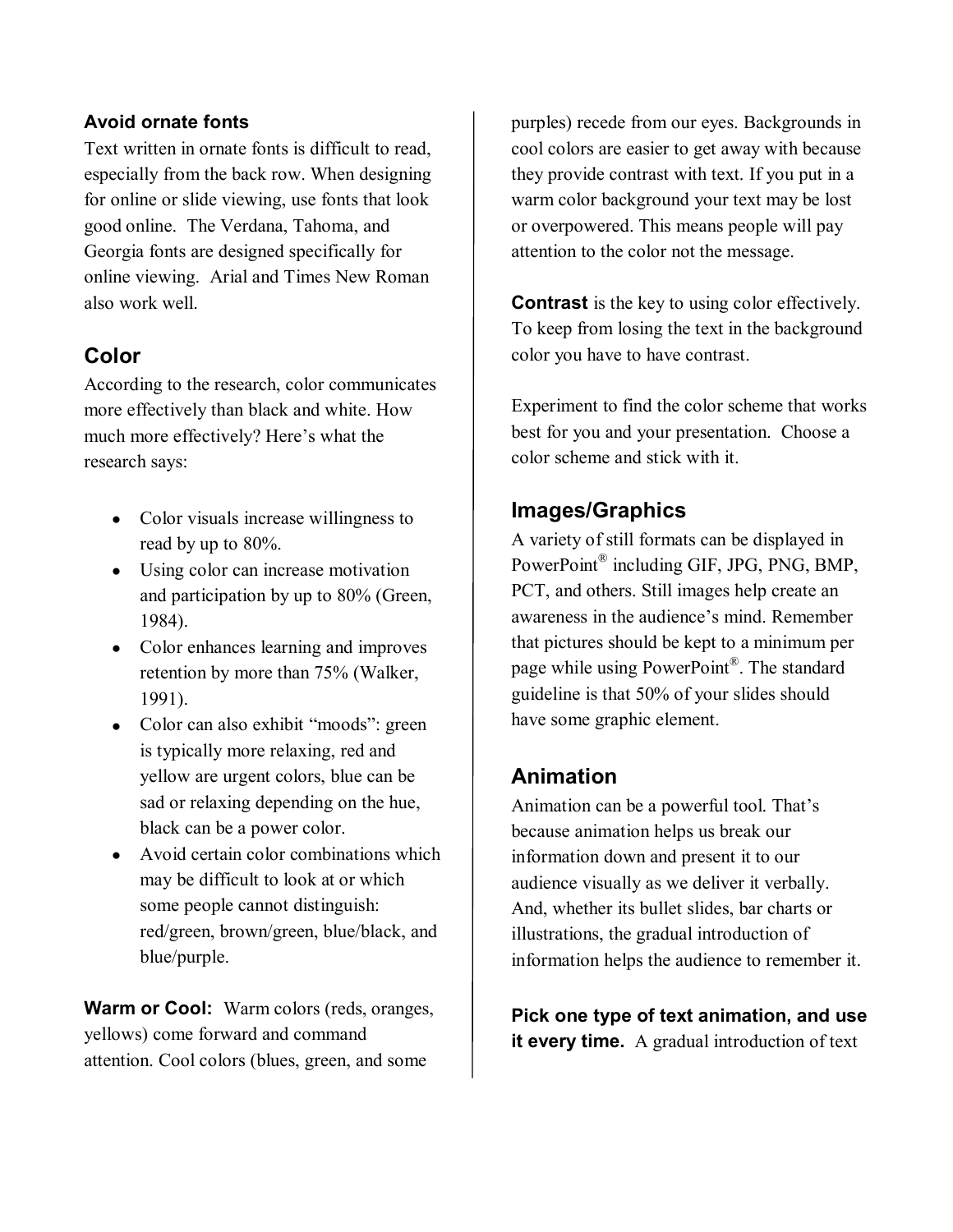keeps your audience tracking with the presenter. Pick one primary transition and stick with it. Subduing the previous bullet when the new one comes on can allow an even stronger focus. If you're using a dark background, select a subdued color for the previous bullet a few shades lighter than the background. Using a totally different color will have the exact opposite effect by drawing attention to the text you're trying to de-emphasize.

#### **Animate graphic images when telling**

**complex stories.** Because we think in terms of communicating with words, our first choice for displaying information is often text. The problem is most audiences remember more when content is graphically presented. An animated progression of objects that graphically tell the story while the presenter fills in the details can be more effective than text by itself.

#### **If you use animations, use natural**

**transitions.** The most natural, is text that moves from right to left because that is how we read. Too many things flying around on the screen detracts from the message and slows down the presentation. An occasional burst of music or sound during a transition or animation can focus the audience on the slide show. You can also play videos that might enhance the story. But remember not to overdo it – frequent use of special effects can draw attention away from the content of your presentation. Not every slide needs to be animated.

#### **Presentation Techniques**

- · Do not read your presentation from the screen. Use movement, gestures and eye contact to emphasize points in your presentation.
- · Arrange the LCD projector and screen so you are not standing directly in front of the screen and blocking the view.
- Stand to the left of the screen.
- Have a blank slide or two at the beginning and the end. If you end your presentation by clicking out of slide show, you will show the audience the "backstage" view of your presentation. It's better to have a slide at the end that says "Thank You" or a duplicate of your title slide. (Then put one blank slide at the end, anyway, so you don't mistakenly click out of your slide show.)
- Bring an extra copy of your presentation on a disk for emergencies.

To learn more about how to create a PowerPoint<sup>®</sup> presentation go to this Web site: <http://www.actden.com/pp/>

#### **Reference Sources:**

Green, R. (1984). The Persuasive properties of color. Marketing Communications.

"Microfsoft Office-Microsoft PowerPoint" Web site (Microsoft, http://www.microsoft.com)

Walker, M. (1991). The power of color. Avery Publishing Group.